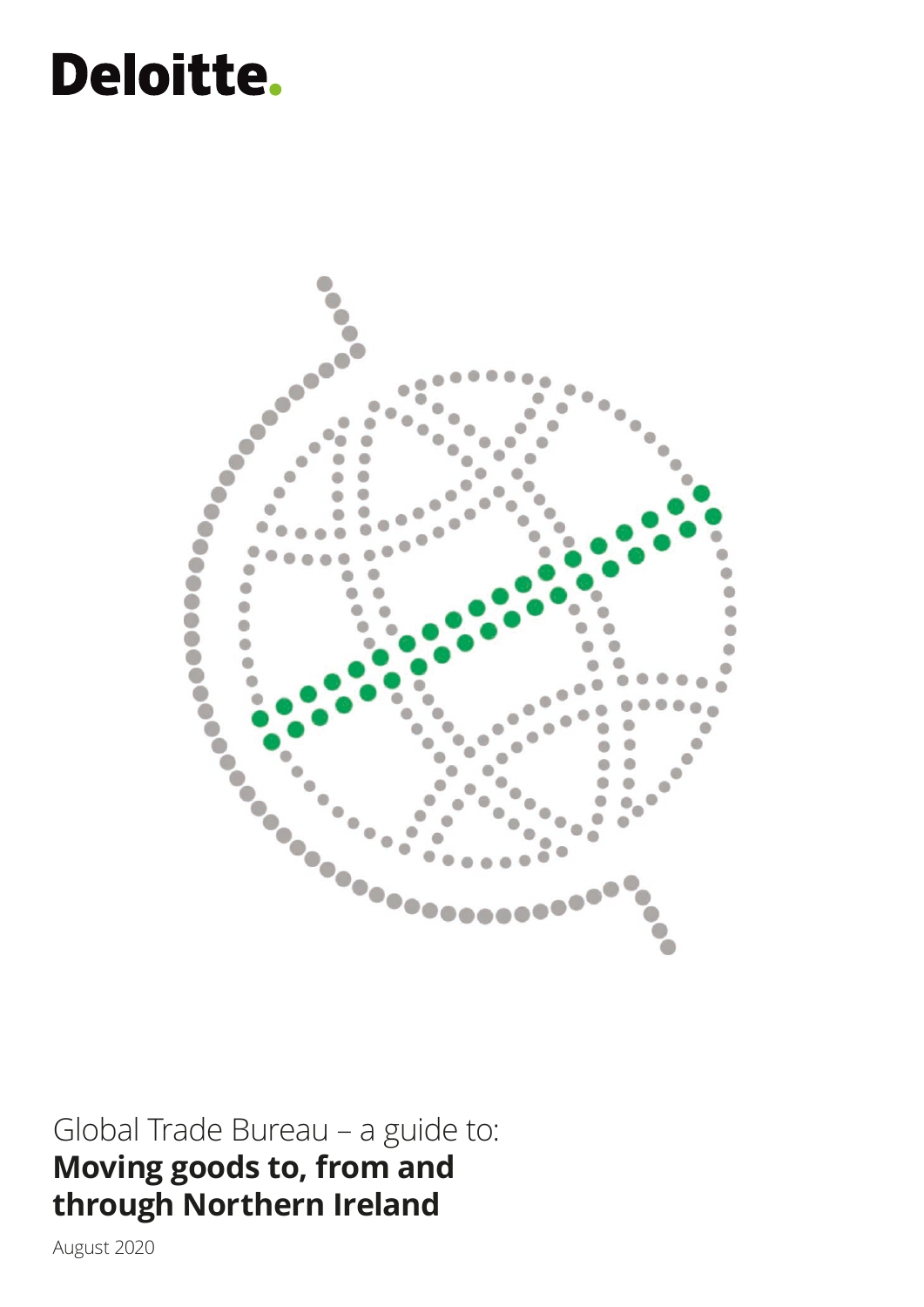**When you're running an international business, the smooth transition of your goods into the UK couldn't be more important. Your goods not only need to arrive, they must arrive without delay, with the right amount of duty paid and, with the correct completion and filing of a customs declaration. At the end of the transition period, we expect to see a significant increase in the volume of customs declarations being processed per year. And, with a spotlight on corporate governance, it's more important than ever that you know your process inside out.** 

## The application of the Protocol on Ireland/Northern Ireland from 1 January 2021

The UK's departure from the EU will herald the biggest change to the UK's customs landscape in a generation. Many businesses that have previously not needed to know about importing, exporting and tariffs will need to become specialists. Furthermore, businesses will need to be aware of the unique trading arrangements in respect of goods moving to, from and through Northern Ireland.

#### **The Basics**

The Protocol on Ireland / Northern Ireland ("the Protocol") is part of the Withdrawal Agreement already agreed between the UK and the EU. The Protocol applies from 1 January 2021 irrespective of whether or not the UK and the EU agree a Free Trade Agreement.

The Protocol sets out the framework for the specific arrangements that will apply in respect of Northern Ireland to avoid imposing a border on the island of Ireland and to respect the Good Friday Agreement. The detailed operation is still being negotiated between the UK and the EU. So whilst there are some things we know, uncertainty remains in a number of areas.

This paper covers the key indirect tax considerations based on the Protocol itself and the approach to implementation set out by

the UK [\(in its command paper](https://www.gov.uk/government/publications/moving-goods-under-the-northern-ireland-protocol) and [further guidance on moving](https://www.gov.uk/government/publications/moving-goods-under-the-northern-ireland-protocol)  [goods\)](https://www.gov.uk/government/publications/moving-goods-under-the-northern-ireland-protocol) and the [EU](https://ec.europa.eu/info/publications/technical-note-implementation-protocol-ireland-northern-ireland_en) so far. References to Great Britain (GB) mean the UK except Northern Ireland (NI).

- **•** The customs, VAT (and regulatory) provisions set out in the Protocol apply to supplies of goods, but not to supplies of services;
- **•** NI remains part of the customs and VAT territory of the UK, but certain EU rules apply in respect of Northern Ireland (although these are administered by the UK);
- **•** There will be additional administrative requirements that apply in respect of goods moving between NI and GB, in particular for goods moving from GB to NI.

## The Protocol: an overview

[The table below summarises the customs and VAT treatment of flows of goods between NI and GB, the EU, and the rest of the world](https://ec.europa.eu/info/sites/info/files/brexit_files/info_site/vat-goods_en_0.pdf)  [\(RoW\), based on the information published to date by the UK and the EU. In particular, the position on VAT is based on the detail set out by](https://ec.europa.eu/info/sites/info/files/brexit_files/info_site/vat-goods_en_0.pdf)  [the European Commission in its preparedness notice on VAT for goods.](https://ec.europa.eu/info/sites/info/files/brexit_files/info_site/vat-goods_en_0.pdf)

| <b>Flow of goods</b> | <b>Customs</b>                                                                                                                                                                               | <b>VAT</b>                                                                                                                                                                                                                                 |
|----------------------|----------------------------------------------------------------------------------------------------------------------------------------------------------------------------------------------|--------------------------------------------------------------------------------------------------------------------------------------------------------------------------------------------------------------------------------------------|
| EU to NI             | N/A                                                                                                                                                                                          | Dispatch from EU member state and acquisition in<br>NI.                                                                                                                                                                                    |
| NI to EU             | N/A                                                                                                                                                                                          | Dispatch from NI and acquisition in EU member<br>state.                                                                                                                                                                                    |
| GB to NI             | EU tariffs apply to goods 'at risk' of entering the Single<br>Market. Customs compliance requirements apply,<br>including electronic import declarations.                                    | EU approach notes that goods will be exports and<br>imports for VAT purposes. UK approach notes<br>that NI's integral place in the UK's internal market<br>will be respected and new costs and burdens on<br>businesses will be minimised. |
| NI to GB             | Customs compliance requirements apply in respect<br>of goods leaving NI but the UK government is seeking<br>'unfettered access' for NI businesses so that trade<br>continues as it does now. | EU approach notes that goods will be exports and<br>imports for VAT purposes. UK approach notes<br>that NI's integral place in the UK's internal market<br>will be respected and new costs and burdens on<br>businesses will be minimised. |
| RoW to NI            | EU tariffs apply to goods 'at risk' of entering the Single<br>Market, otherwise UK tariffs apply. Customs compliance<br>requirements apply. NI benefits from UK FTAs.                        | Imports into NI, with VAT charged at the applicable<br>rate.                                                                                                                                                                               |
| NI to RoW            | Customs compliance requirements apply. NI benefits<br>from UK FTAs.                                                                                                                          | Exports from NI.                                                                                                                                                                                                                           |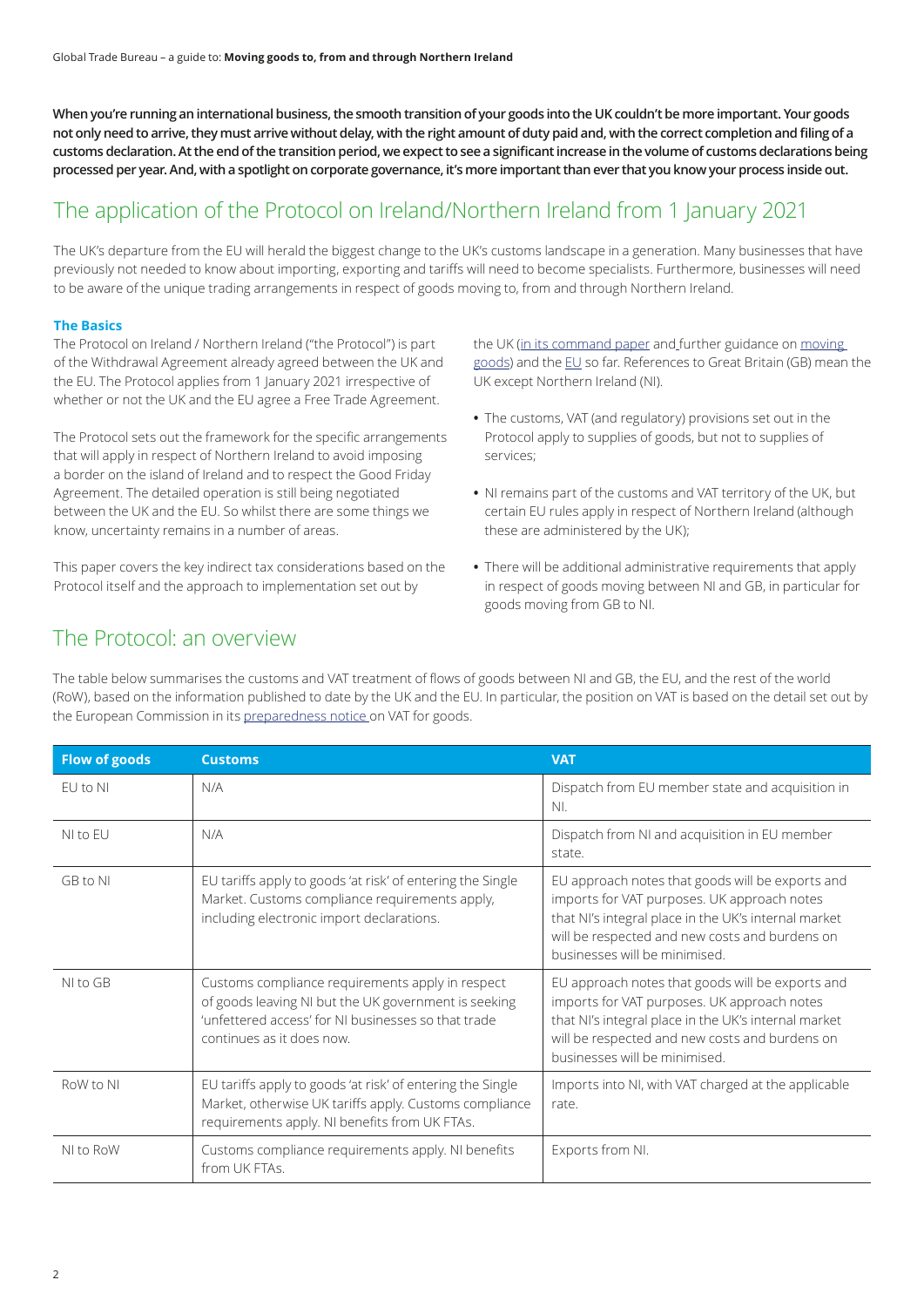# Customs considerations for movements of goods from GB to NI

Businesses moving goods from GB to NI will face additional customs requirements.

## **Tariffs**

EU customs duties apply to goods entering NI from GB that are 'at risk' of entering the Single Market. A key area for discussion between the UK and the EU at the Joint Committee is which goods are defined as 'at risk'. There are differences in interpretation between the two sides.

The EU's starting presumption is that EU duties apply, subject to exceptions. However, in its approach to implementation of the Protocol, the UK is seeking a narrower definition of goods 'at risk'. It considers that duties should only be charged 'if goods are destined for Ireland or the EU Single Market more broadly, or if there is a genuine and substantial risk of them ending up there'. Should EU duties arise on goods moving from GB to NI, the UK government will seek to waive or reimburse these where possible (subject to state aid rules).

Businesses will therefore need to know the ultimate destination of the goods in order to apply the relevant duty rate.

## **Customs compliance**

The provisions of the Union Customs Code (UCC) are applicable to goods entering Northern Ireland. In its approach to implementation of the Protocol, the EU is clear that this means all EU customs compliance requirements apply, in the same way as they would to goods arriving from the rest of world.

In its approach to implementation of the Protocol, the UK government confirmed that electronic import declarations, and safety and security information, will be required for goods entering NI from GB. The requirements will be 'streamlined and simplified to the maximum extent' (see details of the Trader Support Service below). The UK government also notes that there will be no export declaration, exit declaration or customs and regulatory clearance on goods as they leave GB for NI.

The final position will depend on the outcome of discussions between the UK and the EU on implementation of the Protocol.

## **Trader Support Service (TSS)**

The TSS is an optional service that will deal with customs formalities for goods moving from GB to NI, including declarations and safety and security information, on behalf of businesses in NI (rather than using CHIEF/CDS). TSS will record information on these movements of goods so that businesses in NI do not have the additional obligations linked to engaging with any new customs systems.

Businesses who wish to use the TSS will need to [register](https://www.gov.uk/guidance/trader-support-service). The portal will initially provide information on what the Protocol means for businesses and the key requirements that need to be met.

NI businesses will also be able to use TSS for imports from non-EU countries. This is not mandatory and businesses can continue to use CHIEF/CDS if they so wish. However, the use of TSS will enable businesses in Northern Ireland to make all of their declarations through a single system.

# Customs considerations for movements of goods from NI to GB

The EU's approach notes that UCC rules will apply in respect of goods leaving NI for GB. However, the UK takes a more nuanced approach. There are a number of open points to be agreed at the Joint Committee.

The UK government's guidance is clear that trade from NI to GB should take place as it does now, with 'unfettered access' for NI businesses (including businesses headquartered in GB but with operations in NI) to the rest of the UK. This means, for example, no exit summary declarations (in NI), and no entry summary declarations or import declarations (in GB); no customs checks; and no tariffs.

There will be some limited exceptions e.g. where required to meet international obligations (e.g. trade in endangered species) and where businesses use customs special procedures such as duty suspension.

There will be a qualification system for goods and businesses in NI in order to benefit from the arrangements for unfettered access.

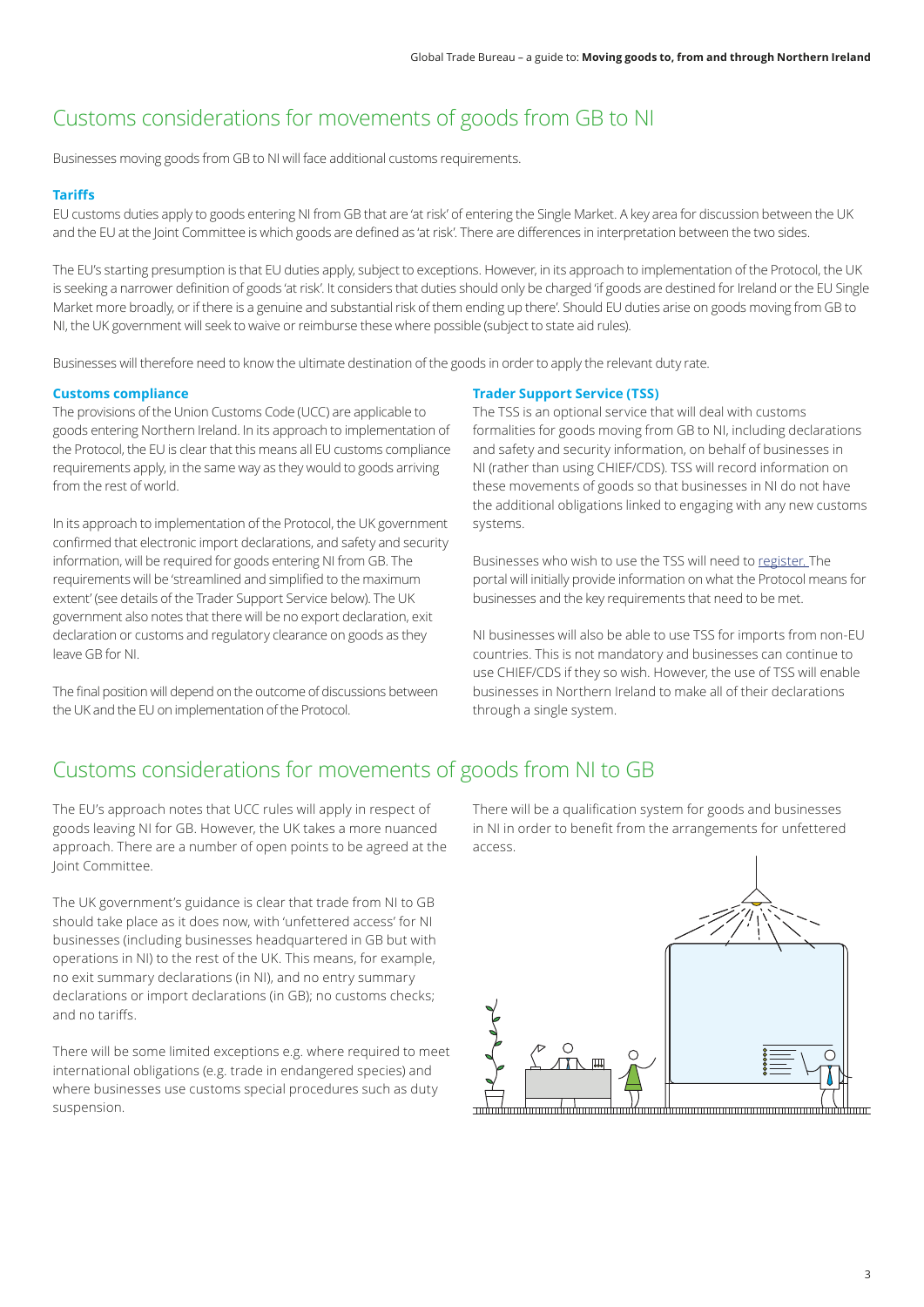## Related considerations

#### **VAT**

The European Commission's stakeholder [preparedness notice](https://ec.europa.eu/info/sites/info/files/brexit_files/info_site/vat-goods_en_0.pdf) on VAT for goods includes details of the EU's intended approach to the implementation of the Protocol for VAT purposes. In particular:



The approach set out by the UK so far is less detailed than that of the EU. It notes that NI remains part of the UK VAT system, with implementation taking into account NI's integral place in the UK's internal market. Implementation will rely on the flexibilities available within the Protocol so that costs and burdens to businesses are minimised.

The UK will administer VAT rules in NI. The UK has the option to align reduced rates and exemptions applicable to supplies of goods in NI to those applicable in the Republic of Ireland.

#### **Agri-food (GB to NI)**

Some existing entry points for agri-food products will be extended. There will be new documentary and physical checks on agrifood products at the points of entry into NI. The UK will seek to minimise the level of these checks through agreement in the Joint Committee with the EU. This means businesses moving animals, plants and their products may need to pre-notify the movement, obtain an export health certificate, and enter the goods through a designated entry point.

#### **Product regulations**

Goods placed on the NI market will be subject to risk-based checks and controls as prescribed by EU law. The UK government is seeking agreement with the EU that checks are done on the market, rather than at ports (an approach previously acknowledged by the EU), where possible based on an assessment of risk. The UK notes that where NI traders receive approval from EU authorities and bodies in relation to goods placed on the NI market, those approvals will be valid for the GB market too.

#### **Excise**

The EU notes that a specific excise number (SEED number) for the exchange of movement information through EMCS will be needed in respect of excise goods moving between NI and EU member states.

#### **Business readiness and government approach**

HMRC is encouraging businesses moving goods between GB and NI to complete its short questionnaire, to help HMRC identify businesses that will be impacted by the Protocol. The TSS will provide support to businesses in NI in respect of movements of goods from GB to NI (and this can also be used for imports from the rest of world). This will handle digital import declarations and safety and security declarations on behalf of business at no additional cost.

Invest NI has developed an 'EU Exit resilience tool' to allow businesses to identify readiness against the areas most likely to be impacted at the end of the transition period. Businesses that complete the questionnaire will receive a personalised report that will help to assess the current business position, evaluate performance in each area and identify key actions to be taken.

The Revenue Commissioners in Ireland ('Revenue') developed a comprehensive trader engagement programme to raise businesses' awareness of their customs obligations of trading with the UK post-Brexit. Revenue is advising traders to prepare for a full range of customs formalities (declarations and risk analysis) to come into force at the end of the transition period, and advises businesses if they trade with the UK after the transition period, the rules of trade with a non-EU country will apply.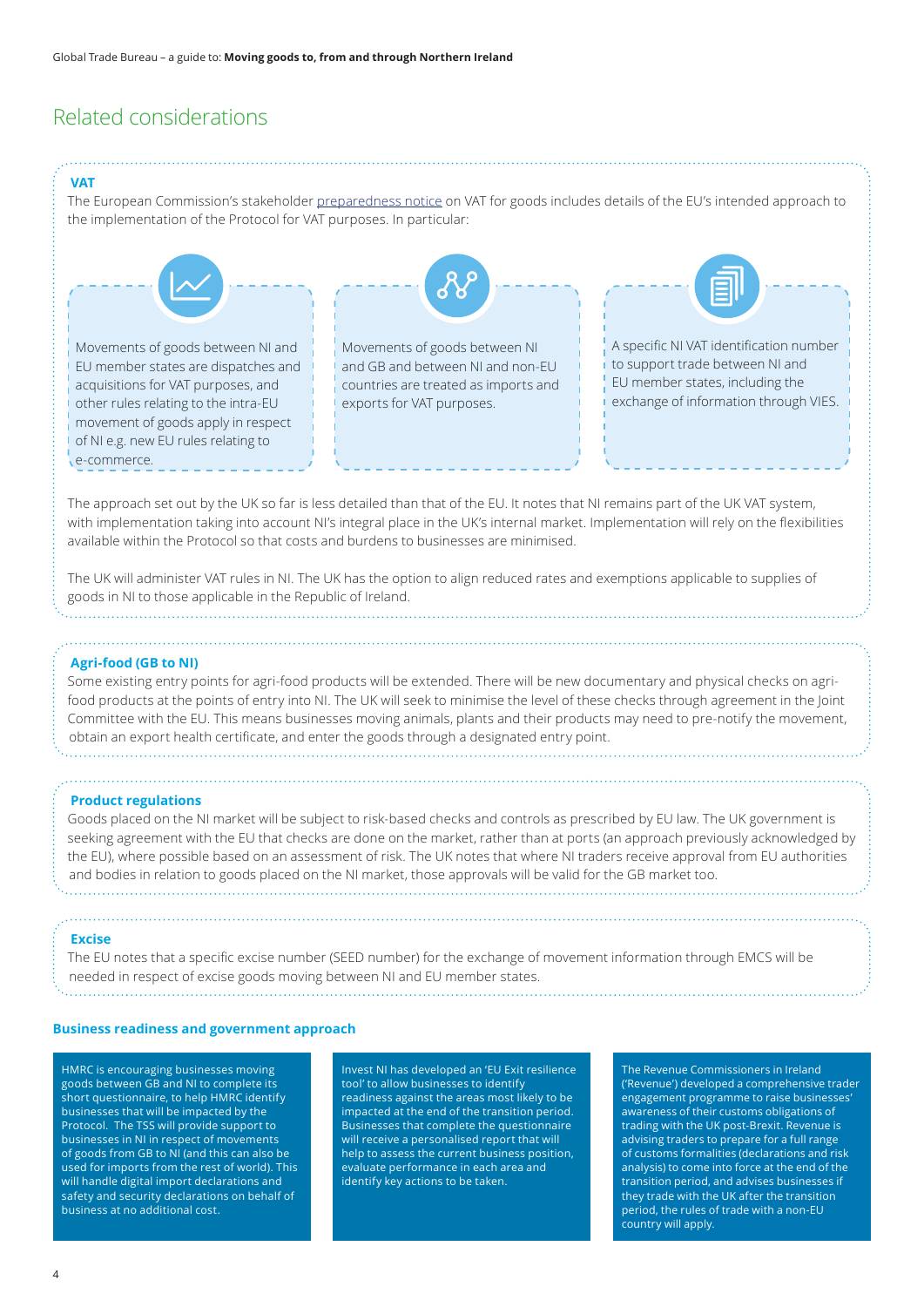## Key Actions

Key actions for business moving goods to, from or through Northern Ireland are summarised below. The general considerations relating to importing and exporting still apply, but there are some specific considerations that should also be considered in respect of NI flows of goods. These are summarised in the table below, with much of the additional compliance burden likely to fall on movements of goods from GB to NI.

The detailed arrangements around implementation of the Protocol are still to be agreed between the UK and the EU – and further guidance for business will be required. However, there are actions that businesses should take now to prepare.

### **Key actions for businesses moving goods to, from or through Northern Ireland:**

#### **Crucial customs set up**

- **•** Map flows of goods to, from and through NI, identifying in particular movements of goods between NI and GB
- **•** Consider the impact the additional customs compliance requirements will have on just in time supply chains
- **•** Review contract terms and Incoterms to be clear on where risk and obligations lie
- **•** Identify which goods entering NI from GB or the Rest of World undergo processing in NI
- **•** Consider completing HMRC's questionnaire for businesses moving goods between NI and GB
- **•** Obtain an Economic Operator Registration and Identification (EORI) number
- **•** Establish capability to complete customs declarations, including data on product classification, value and origin
- **•** Appoint a customs compliance provider to deal with border formalities on your behalf
- **•** Register for the Trader Support Service where relevant

#### **Customs duties and customs regimes**

- **•** Monitor the ongoing discussions between the UK and the EU on the rules defining whether EU duties are payable on goods entering NI, along with associated waiver and refund rules
- **•** Consider whether any customs regimes and simplifications are relevant e.g. transit particularly where GB is used as a 'land bridge' for movements of goods between the Republic of Ireland and other EU member states

#### **Related requirements**

- **•** Review excise compliance requirements if the business moves excise goods to / from NI
- **•** Ensure compliance with SPS regulations where relevant, including advanced notification, health certificates and veterinary checks, and import via a border control post – including in respect of goods entering NI from GB
- **•** Check compliance requirements for product standards where the business acts as importer for regulatory purposes
- **•** Check the VAT rules that apply to cross-border flows of goods to and from NI in particular when intra-EU rules apply and when import and export rules apply

#### **Customs governance**

Set-up customs compliance provider governance, operating procedures and instructions.

Review, enhance and create an internal infrastructure:

a. Customs skills

- b. In-house or out-source customs compliance
- c. System capabilities and changes
- d. Internal processes and controls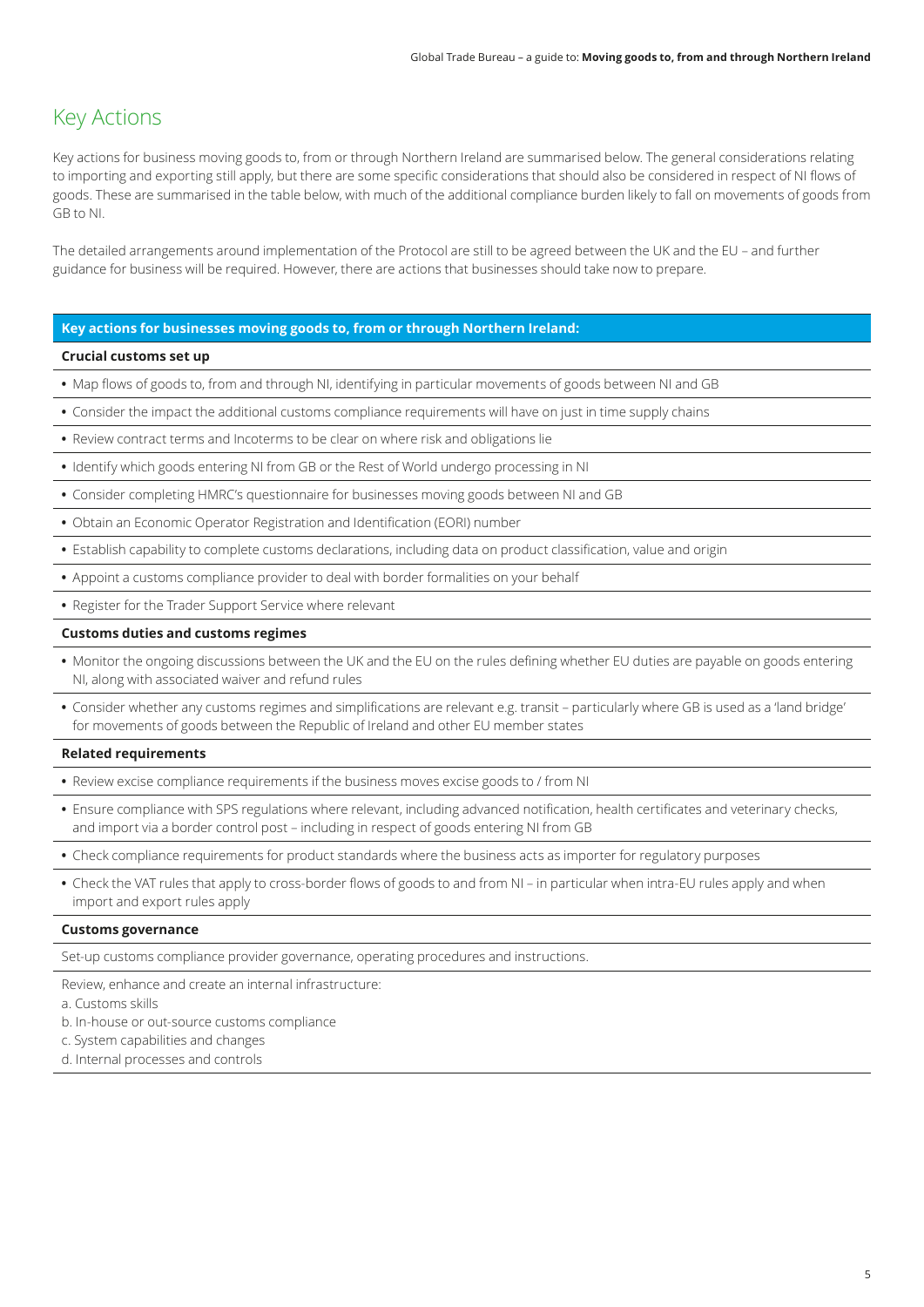# How Deloitte can help

Our **market-leading Global Trade Advisory team** – drawn from both ex-HMRC officers and industry experts – works with businesses to provide a suite of advisory services. Our team works with your business to identify opportunities to simplify supply chains, introduce simplifications and identify cash-saving opportunities for the business.

Deloitte's **Global Trade Bureau** is a tech-enabled customs compliance solution that takes care of your customs calculations and declarations, filing and end-to-end process optimisation. And, with a dashboard delivering analytics and reporting, not only can you keep your business moving, you can stay one step ahead.

Our **Global Brexit Insights** team provides up to date insights, benchmarking and guidance on best practice to prepare businesses for the post-Brexit trading environment. We combine Brexit insights, industry knowledge and technical expertise from across our network of member firms to support our clients with their Brexit readiness.

#### **Services**

We provide a range of trade and indirect tax advisory services to help businesses prepare for the changes that will arise at the end of the transition period, including:

- **• Manage customs compliance.** Our [Global Trade Bureau](https://www2.deloitte.com/uk/en/pages/tax/solutions/globaltradebureau.html ) combines deep global trade expertise with technology to offer a differentiated solution for managing customs compliance.
- **• Identify the indirect tax impacts.** Prioritize focus based on business structure, supply chains, operating model, location.
- **• Map existing and proposed supply chains** and analyze the resulting customs and tax obligations and mitigations, including potential systems updates.
- **• Identify the customs** and related registrations and authorisations necessary for the business' post-Brexit operations.
- **• Consider available duty reliefs** and how these may assist the business in not only reducing its customs duty bill, but also whether these can add efficiency within the supply chain.
- **• Engage with tax authorities** on post-Brexit customs and tax policy.

## **Contacts**



**Caroline Barraclough** Partner Global Trade Advisory cbarraclough@deloitte.co.uk 020 7007 9287



**Vincent McCullagh** Partner Global Trade Advisory vmccullagh@deloitte.ie +353 1417 2771



**Bob Jones** Partner Global Trade Advisory bobjones@deloitte.co.uk 020 7007 5627

**Donna Hemphill** Senior Manager Global Trade Advisory dohemphill@deloitte.ie 44 (0) 28 9592 3593



**Richard Vitou** Partner Global Trade Bureau rvitou@deloitte.co.uk 020 7007 0578



**Zoe Hawes** Director Indirect Tax zhawes@deloitte.co.uk 020 7007 9033